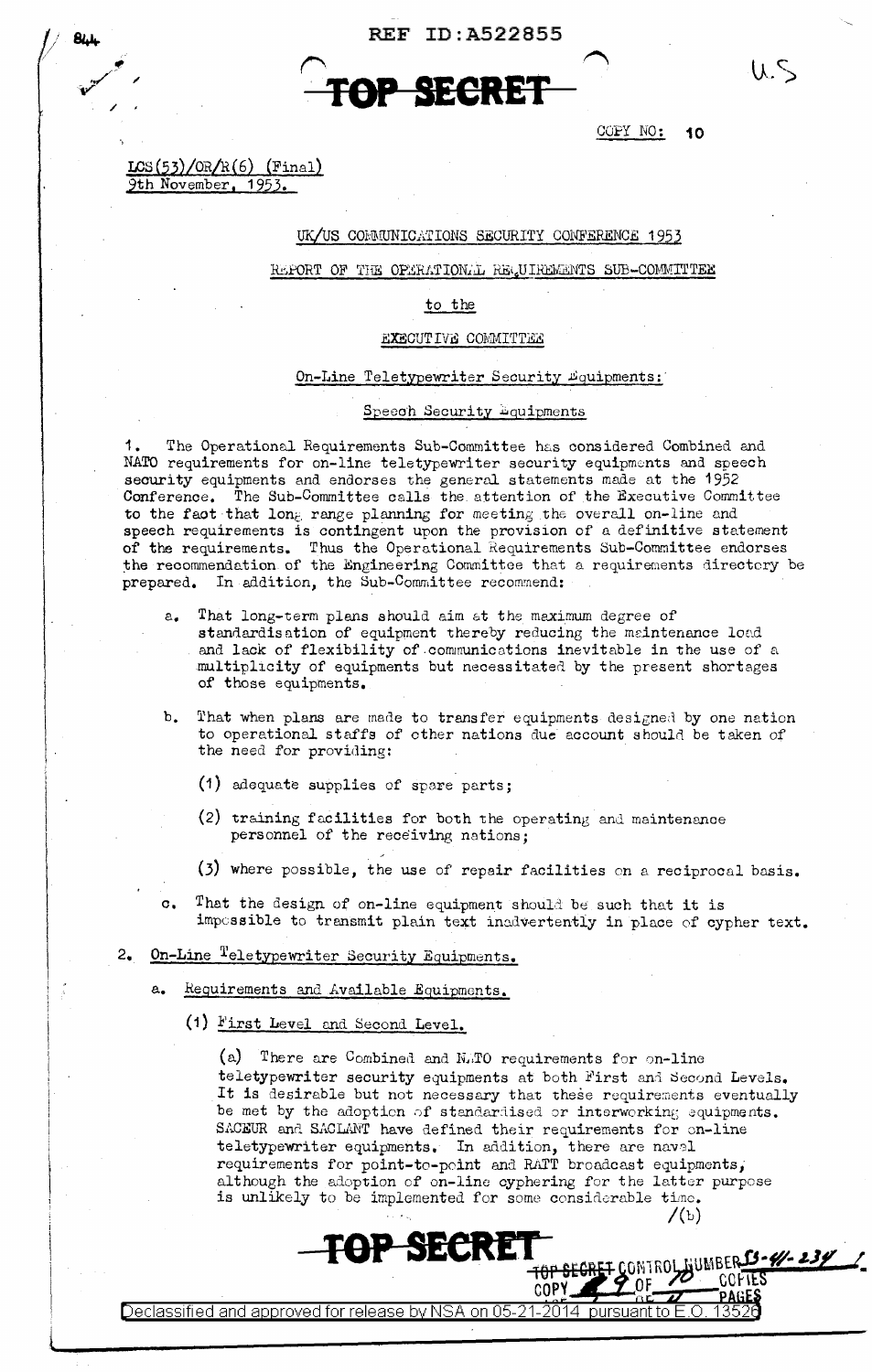(b) At the present time, Apparatus  $5 \text{ UCO}^*$  is available in limited quantities for synchronous·use. For ncn-synchronous use, limited quantities of SIGTOT (in twc versions) are available and SACEUR has also contracted with a Norwegian firm for the manufacture cf still another version (ETCRRM).

\* It should be noted that the production contract for Apparatus 5 UCO is running out and cculd be extended only if additional orders are placed in the near future.

#### (2) Third Level,

No Combined and NATO requirement for an on-line teletypewriter security system for use at the third level can, at present, be defined, It is possible that a requirement Will be established when Combined and NATO requirements are examined in detail by the group charged with compiling a directory of operational requirements.

#### b. Equipments Planned,

The following on-line teletypewriter security equipments are now in course of development but are subject to final security clearance and may eventually be available to meet Combined and NATO operational requirements,

- (1) Non UK/US  $E_{\text{quipments}}$ ,
	- (a) The Dutch "ECOLEX" one-time tape equipment has been proposed. It is in limited use by the Dutrh now, Capacity for production is about ten per month.
	- (b) The French have proposed an equipment, the *T53*, which does not employ key tape, It is in test use (pre-production models). Exact status and production eapacity not known.

## $(2)$  UK/US  $\Sigma$ quipments.

(i)

(ii)

(iii)

 $(iv)$ 

- (a) Synchronous.
	- AFSAZ  $D_{\bullet}$  7315 (US) Service test model due 1954.
		- First engineering model under constructicn.

Development model due late 1953.

Engineering model on trial.

(b) Non-Synchronous.

··---- ¥ ...

- (i)  $AFSAM 9 (U.S.)$ Production due to start Sept. 1954.
- (ii) METROPOLE (U. K. ) Under development.
- (iii)  $INCUBATOR (U,K_{\bullet})$ Breadboard stage only.
	- (iv) CONVERTOR N<sub>2</sub>, 5 (U.K.), Development model due late 1953. (Synchronous when used. with 5 UCO)
- (c) Facsimile and Speech Equipments capable of providing  $\sim$ teletypewriter security.

**·TOP** 

with ANF/FGC-14 or  $\text{ANF/FGC-5.}$ 

 $AFSAM D.26$  (US)

 $AFSAM D.22 (U.S.)$ 

 $ARTICHOKE$  (U.K.)

(i) AFSAJ 700 used  $(U, S$ .) Service tests in near future. Production contract calls for delivery of 102 equipments for U.S. use by end<br>of 1954 at rate of 8 per month.

ΩF

111

<del>OP SECREJ</del>

CONTROL NUMBERS3-41-234

COFTES

PAGES

'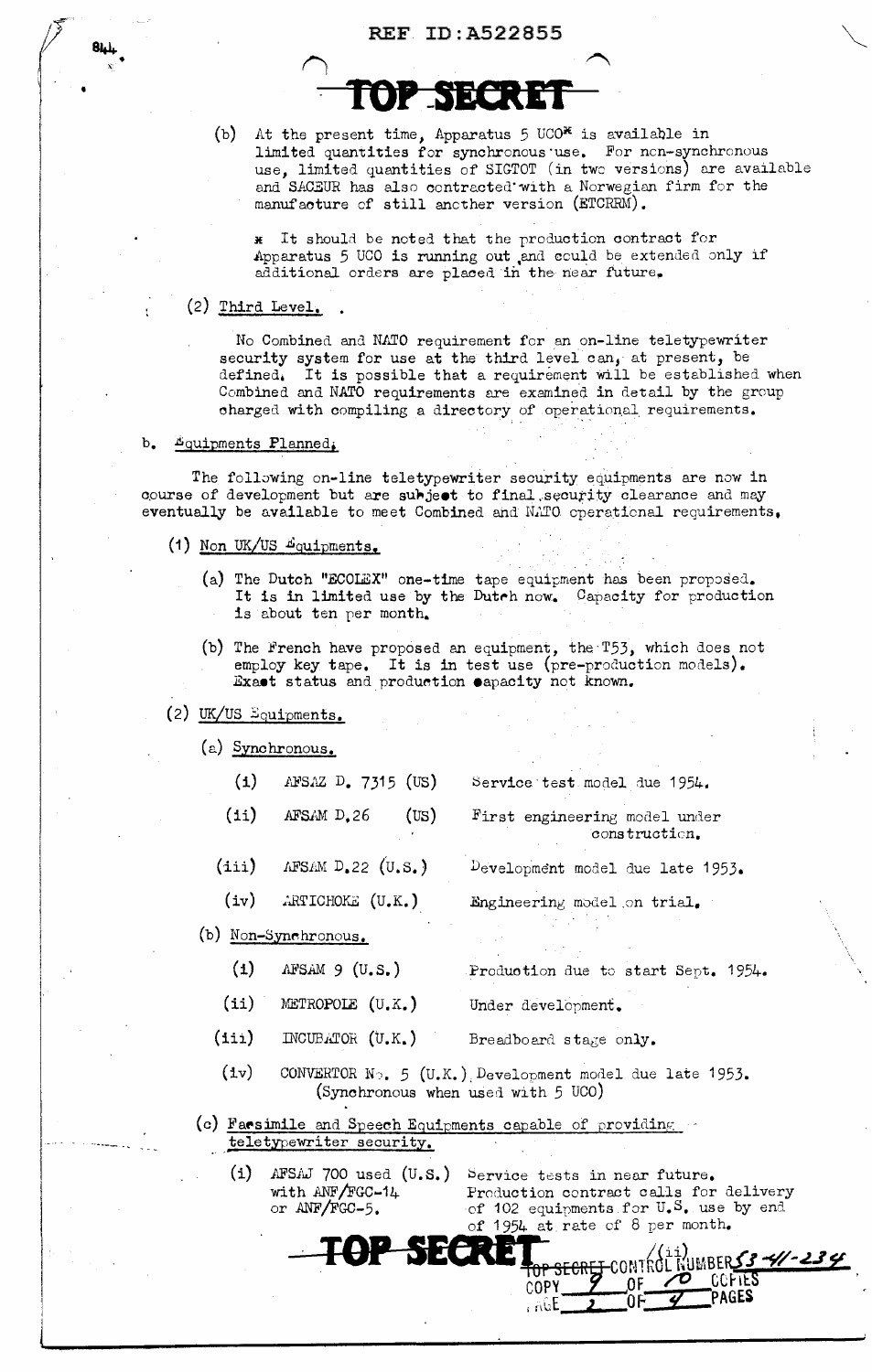

(ii) AFSAY 806 (u.s.)

(iii) MOUNTEBANK (U.K.)

Service trials soheduled early 1954.

Development models under test.

- 3 •. Speech Security Equipments.
	- a. Requirements.
		- (1) Strategic Reguirements.

The Sub-Committee agreed that there is no general Combined and NATO requirement for speech security equipments for strategic use. Such needs as might arise should be met by the exchange or reciprocal use of national equipments as they become available a though there is currently no general requirement for equipments of one nation to interwork with equipments of another nation, such interworking if it could be provided would be desirable.

### (2) Tactical Requirements.

The Sub-Committee agreed that there was a general Combined and NATO tactical requirement for a common speech security device capable of operation over a circuit of normal speech bandwidth (nominal 300 to 3200 cycles per second), In addition, there are Combined and  $M.TO$  Naval and  $Air$  requirements for a common speech security device oapable of operation over VHF circuits. Since there is no prospect of providing a narrow band speech security device of size and weight suitable for use in a tactical role, part of the Combined and NATO Army and Air requirement for an equipment to operate over a circuit of normal speech bandwidth may have to be met by utilising equipments requiring the use of' a wide band transmission system for a single speech •harmel.

#### b. Equipment Availability.

No speech security equipments suitable for Ccmbined and NATO use are at present available. The following equipments are under development and, subject to final security approval, may eventually be available to meet Combined and NATO requirements.

(1) Strategic Use. (Wire or HF radio)

| $(a)$ SORCERER    | (U, X, )                  | Development not complete.     |  |  |
|-------------------|---------------------------|-------------------------------|--|--|
|                   | (b) AFSAY D.806 $(U, S.)$ | Service trials due Feb. 1954. |  |  |
|                   | (c) AFSAY $D.809$ (U.S.)  | Research stage only.          |  |  |
| (2) Tactical Use. |                           |                               |  |  |

 $\mathcal{L}$ 

-<br><del>SECRET</del> CONTROL NUMBERS3-4-234

**COPTES** PAGES]

 $70$ 

(a) TRUMPETER  $(U,K.)$ (b) *HlJ.J.NlliR.K* II (U. K.)  $\cdot$  (c) PICKWICK (U.K.) Research stage only. Engineering models complete. Development models on trial.  $/$ (d)

TOP SECRE

I I  $\left| \cdot \right|$ 

I

I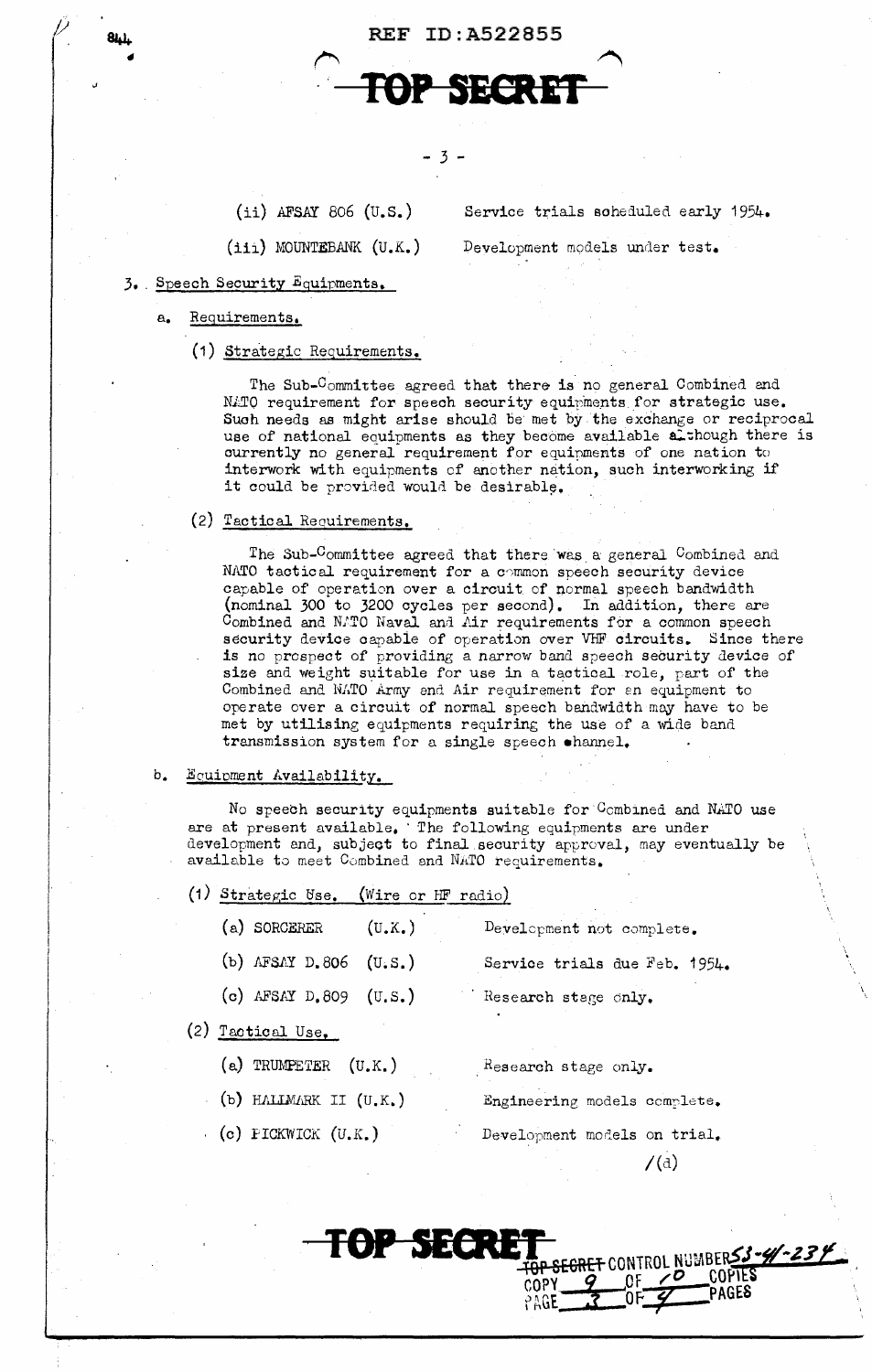

(d) AFSAY D. 804 (U.S.) Engineering models mid 1954.

(e) AFSAY  $D.808$  (U.S.) Service test models due end 1954.

- (f) AFSAY D.810  $(U.S.)$  Research stage only.
- (g) *LFSAY* D.801 (U.S.) Early development.

# (3)· Special Purpose Microwave Radio Helay.

- (a) D.70 (BLUE BOY) (U.K.) Two engineering models nearly complete.
- (b) AFSAY 816 (U.S.)

In use.

(c) AFSAY D.807 (U.S.) Service test models due 1955.



 $CSPY = \frac{96}{96} = \frac{60}{96}$ 

 $\frac{10^{p}}{p}$  of  $\frac{p}{p}$  PAGES

1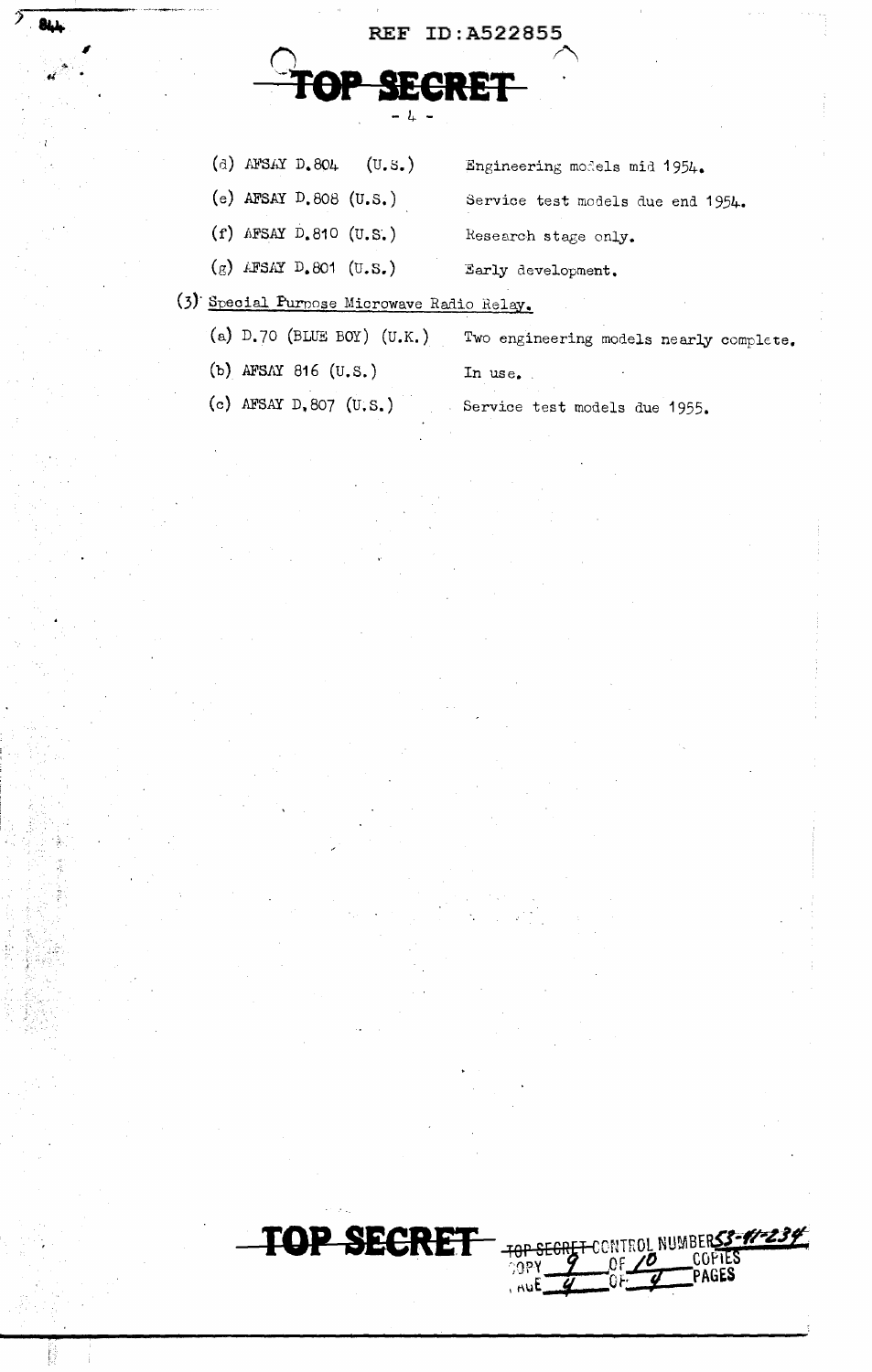

 $LCS(53)/OR/R(6)$  (Final Draft) 9th November, 1953.

 $\cdot$   $\cdot$ 

## UK/US COMMUNICATIONS SECURITY CONFERENCE 1953

*j* 

REPORT OF THE OPERATIONAL REQUIREMENTS SUB-COMMITTEE

to the

EXECUTIVE COMMITTEE

On-Line Teletypewriter Security Equipments: Speech Security Equipments

1. The Operdtional Requirements Sub-Committee has considered Combined and NATO requirements for on-line teletypewriter security equipments and speeoh security equipments and endorses the general statements made at the 1952 Conference. The Sub-Committee calls the attention of the Executive Committee to the fact that long range planning for meeting the overall on-line and speech requirements is contingent upon the provision of a definitive statement of the requirements. Thus the requirements Sub-Committee endorses the I' recommendation of the Engineering Committee that a requirements directory be prepared. In addition, the Sub-Committee recommend

- a. That long-term plans should aim at the maximum degree of standardisation of equipment thereby reducing the maintenance load and lack of flexibility of communications inevitable in the use of a multiplicity of equipments but necessitated by the present shortages of those ' equipments.
- b. That when plans are made to transfer equipments designed by one nation to operational staffs of other nations due account should be taken of the need for providing:
	- $(1)$  adequate supplies of spare parts;
	- (2) training facilities for both the operating and maintenance personnel of the receiving nations;<br> $\omega_{\text{L}}$

**TOP· SECRET** 

(3) where possible, where ~)ossible, .a- reei:JFOE3Q:l iixehalY!§~ Qf rel:Jair facilities~ a receprocal basis;  $\int_{c_*}$ 

V S

L<br>NK

Copy No. f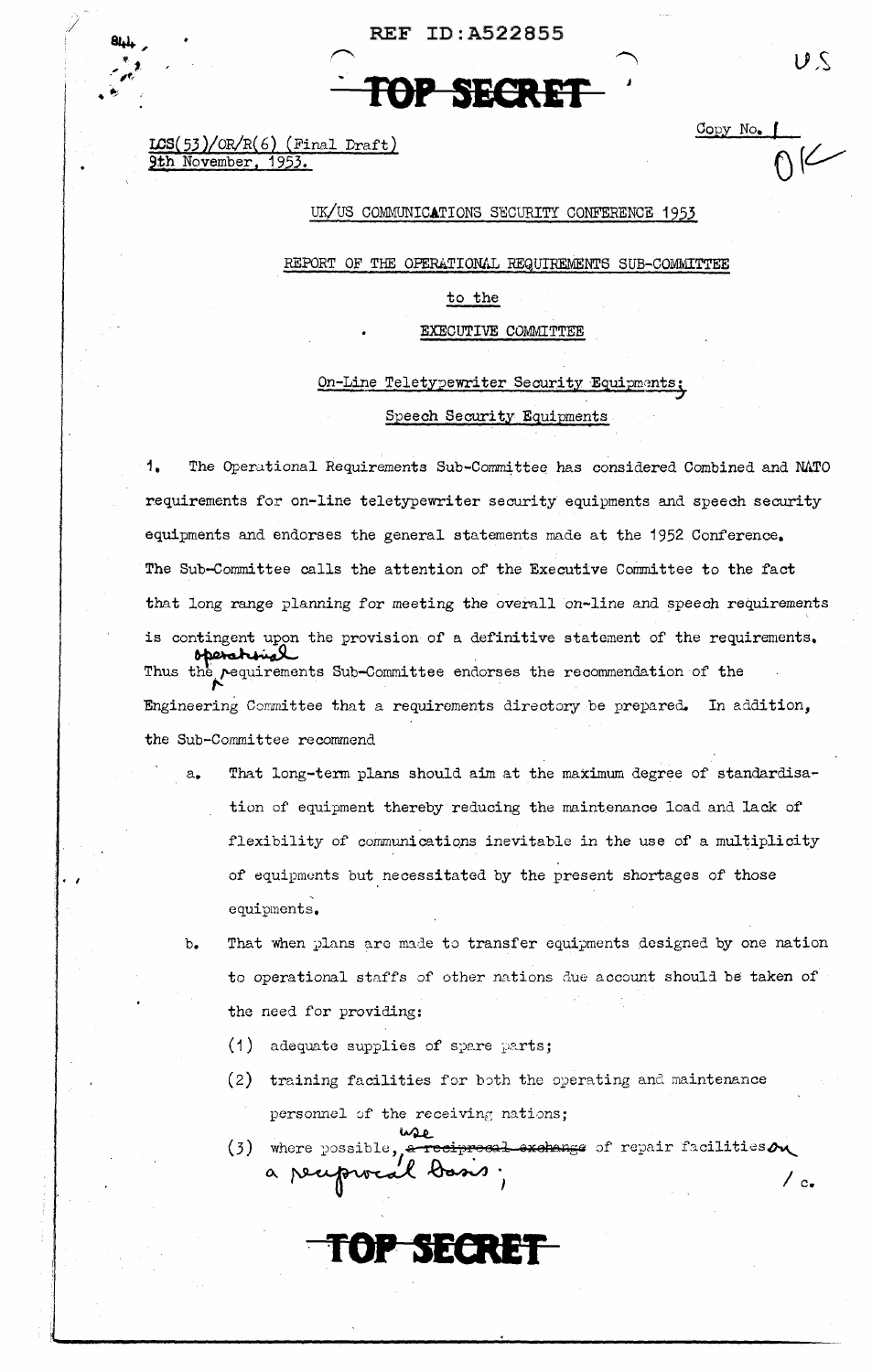c. That the design of on-line equipment should be such that it is impossible to transmit plain text inadvertently in place of cypher text.

 $2 -$ 

REF:1D:A522855

TOP SECRET

#### 2. On-Line Teletypewriter Security Equipments

.. •

 $\boldsymbol{\tau}$ 

a. Requirements and .wailable Equipments

(1) First Level and Second Level

There are Combined and NATO requirements for on-line teletypewriter security equipments at both First and Second Levels. It is desirable but not necessary that these requirements eventually be met by the adoption of standardised or interworking equipments.

In the case of a variety of one-time tape systems interworkability but not standardisation is now available. SACEUR and SACLANT have defined their requirements for on-line teletypewriter equipments. So far, a limited quantity of SIGTOT (in two versions) and Apparatus  $5 \text{ UCO}^{\text{st}}$  have been made available. SACEUR has also contracted with a Norwegian firm for the m~nufacture of still another version (ETCRRM) of SIGTOT. It should be noted that the production contract for Apparatus 5 UCO is running out.

( 2) Third Level

No Combined and NATO requirement for an on-line teletypewriter security system for use at the third level can, at present, be defined. It is possible that a requirement will be established when Combined and NATO requirements are examined in detail by the group charged with compiling a directory of oper~tional requirements,

## b. Equipments Planned

The following on-line teletypewriter security equipments are now in course of development but are subject to final security clearance, and may even with the **Simulation** of the Combined and NATO operational requirements.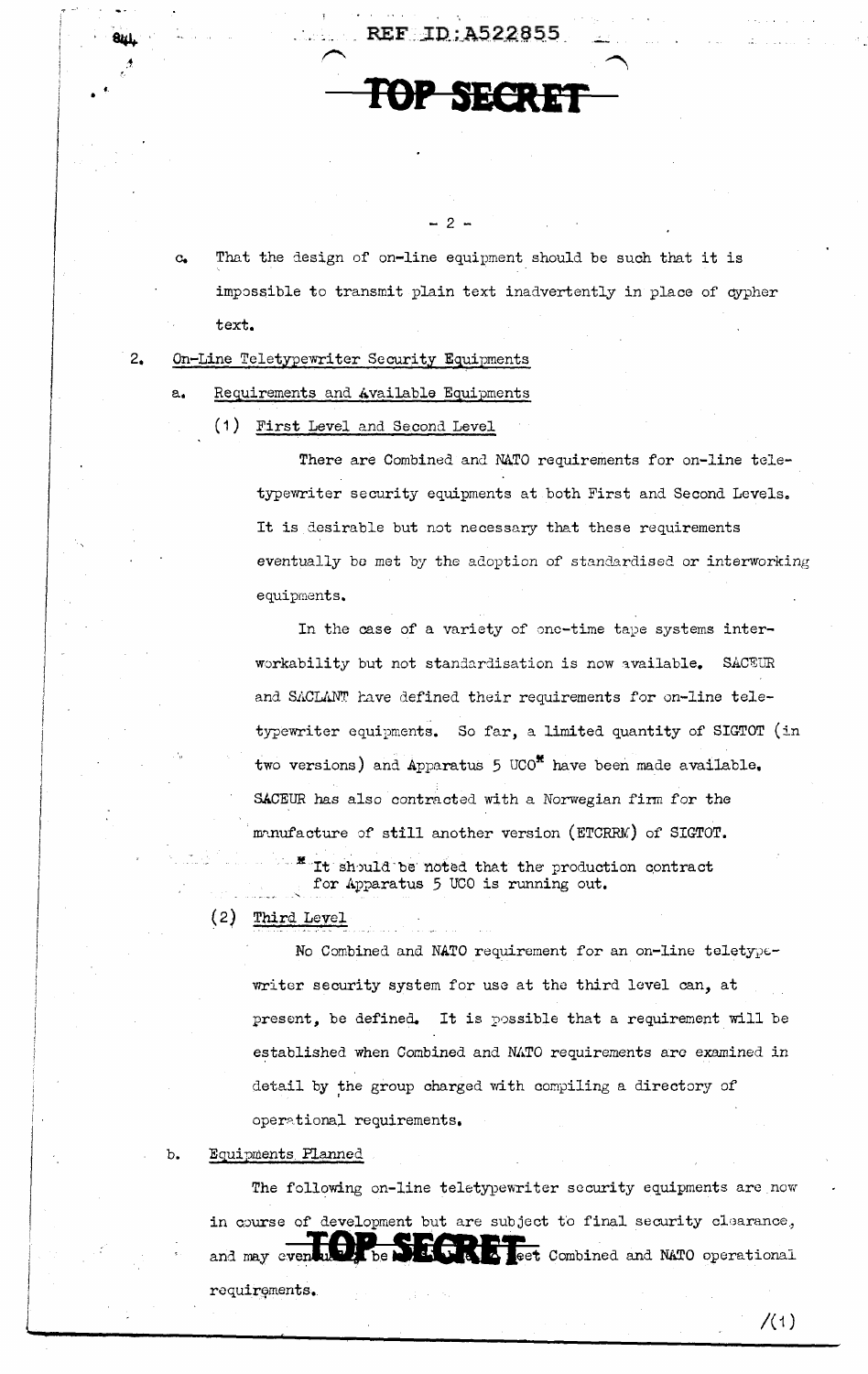

 $-3 -$ 

## ( 1) Non UK/US Equipments

r ,- ,:~ 111,i,.

 $\frac{1}{2}$  - let  $\frac{1}{2}$ 

- (a) The Dutch "ECOLEX" has been proposed. Its on-line version using one-time tape is in limited use by the Dutch now. Capacity for production is about ten per month.
- (b) The French have proposed a non-tape system, the T53. It is in test use ( $pre-production$  models). Exact status and production capacity not knovm,
- (2) UK/US Equipments
	- (a) Synchronous

| AFSAZ D. 7315<br>(i)  | Service test model due 1954.                   |
|-----------------------|------------------------------------------------|
| $(ii)$ AFSAM D.26     | First engineering model under<br>construction. |
| $(iii)$ AFSAM $De$ 22 | Development model due late 1953.               |

- (iv) ARTICHOKE Engineering model on trial.
- (b) Non-Synchronous
	- (i) AFSAM 9 Production due to start Sept. 1954.
	- (ii) Under development.
	- (iii) INCUBATOR Breadboard stage only.
	- (iv) CONVERTOR.No. 5, Development model due late 1953. convERTOR<sub>2</sub>No. 5, Develop:<br>(Synchronous<sub>A</sub> with 5 uco)
- $(c)$ Facsimile and Speech Equipments capable of providing teletypewriter security

| (i) | AFSAJ 700 used<br>or $\triangle$ NF/FGC-5. | Service tests in near future.<br>with ANF/FGC-14 Production contract calls for delivery<br>of 102 equipments for U.S. use by end<br>of 1954 at rate of 8 per month. |
|-----|--------------------------------------------|---------------------------------------------------------------------------------------------------------------------------------------------------------------------|
|     | $(i)$ MOUNTEBANK                           | Development models under test.                                                                                                                                      |
|     | $(iii)$ AFSAY 806                          | Service trials scheduled early 1954.                                                                                                                                |

#### 3. Speech Security Equipments

- a. Requirements
	- (1) Strategic Requirements \* \* There is no general combre 1 MAT

The Sub-Committee agreed that speak requirement for speech security equipments for strategic use.as have J<br>uirement**s** for speech<br>reeds as might and d<br>**vo** been defined should

be met **to prove the contract of the second sequipments** as they become

/available.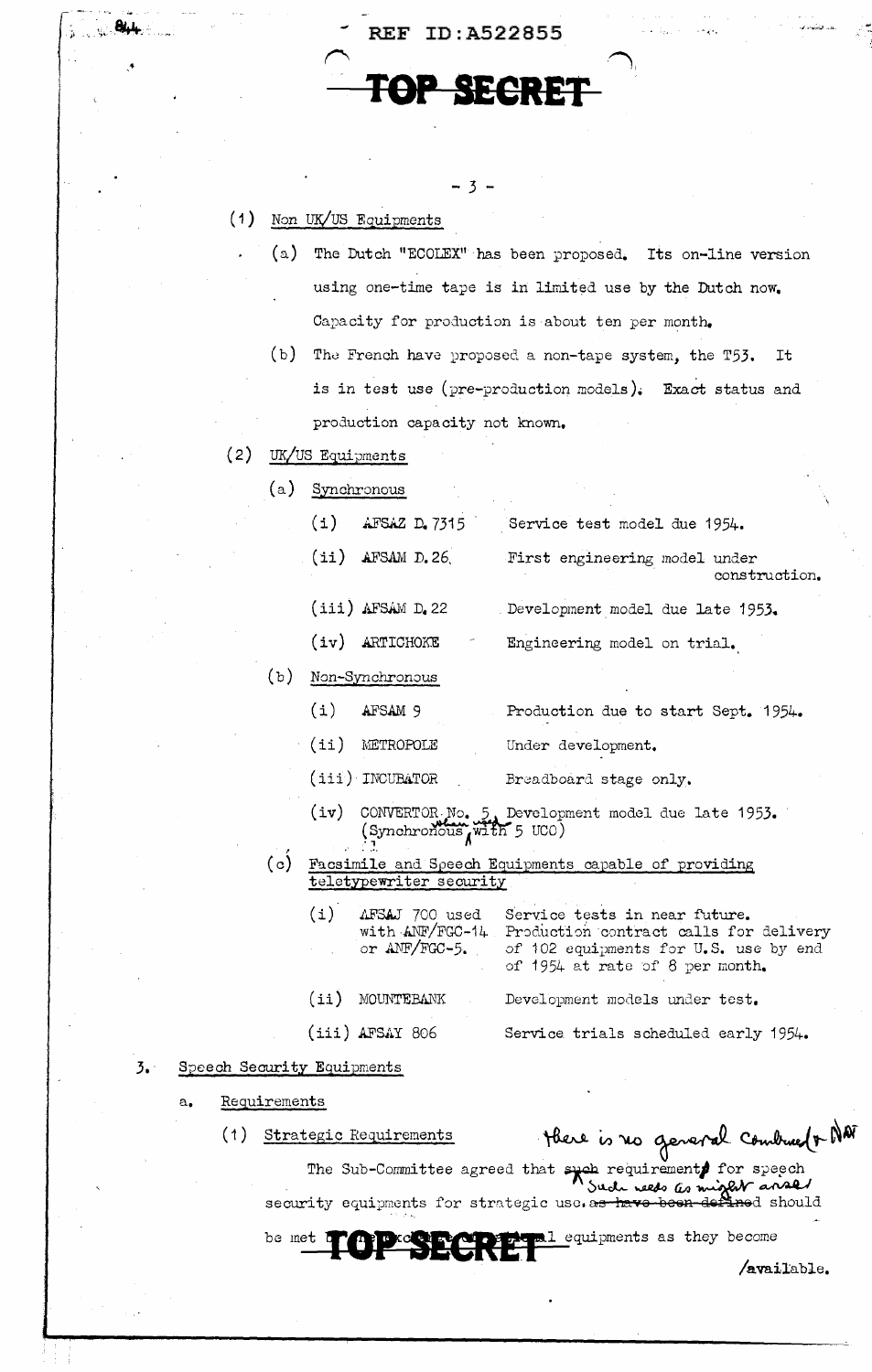TOP SECRE

 $- 4 -$ 

available. There is no requirement for equipments of one nation to interwork with equipments of another nation.

 $\ldots$ 

(2) Tactical Requirements

The Sub-Committee agreed that there is a general Combined and NATO tactical requirement for a speech security device<br>capable of operation over a circuit of normal speech bandwidth<br>(nominal 300 to 3200 cycles per second). In addition, there are<br>Combined and NATO Naval and Air requ capable of operation over a circuit of normal speech bandwidth (nominal 300 to 3200 cycles per second). In addition, there are Combined and NATO Naval and Air requirements for a speech security device capable of operation over VHF circuits. Since there is no prospect of providing a narrow band speech security device of size and weight suitable for use in a tactical role, part of the Combined and NATO Army and Air requirement for an equipment to operate over a circuit of normal speech bandwidth may have to be met by utilising equipments requiring the use of a wide band transmission system for a. single speech channel.

## b. Equipment Availability

No speech security equipments suitable for Combined and NATO use are at present available. The following equipments are under development and, subject to final security approval, may eventually be available to meet Combined and NATO requirements.

(1) Strategic Use. (Wire or *HF* radio)

| SORCERER                                | Development not complete.     |
|-----------------------------------------|-------------------------------|
| AFSAY D.806                             | Service trials due Feb. 1954. |
| AFSAY D. 809                            | Research stage only.          |
| ▄ <del>▙▗</del> ▘▃▃▝▎▕ <sup>▜</sup> ▔▃▃ |                               |

(2) Tactical Use

 $(a)$ 

 $(b)$ 

 $\langle c \rangle$ 

- (a) TRUMPETER
- $(b)$  HALLMARK II
- ( c) PICKWICK

. Research stage only. Engineering models complete. Development models on trial.

 $/(\mathrm{d})$ 

**·TOP SECRET**